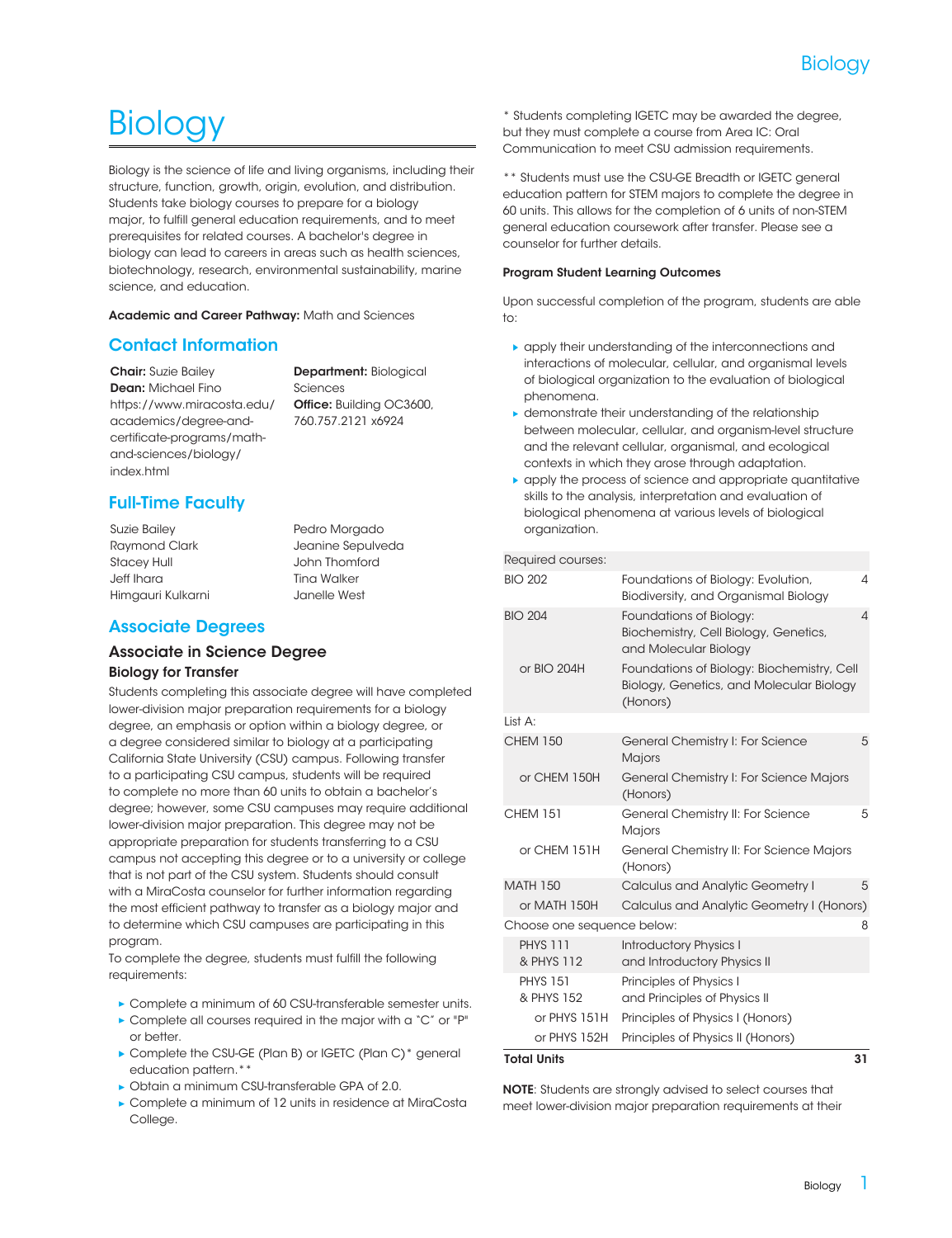## **Biology**

transfer university and to complete the History, Constitution, and American Ideals requirement prior to transfer.

### **Courses**

#### BIO 102: Introductory Biology: Ecology and Environmental Biology

Units: 4

Prerequisites: None Advisory: [ENGL 50](/search/?P=ENGL%2050), [ACE 150](/search/?P=ACE%20150)[,ESL 150,](/search/?P=ESL%20150) or eligibility determined by the English placement process. Acceptable for Credit: CSU, UC Lecture 3 hours, laboratory 3 hours. Course Typically Offered: Fall, Spring

This general education life science course is intended for nonscience track students. Using an interdisciplinary approach, students explore ecology and address current environmental issues, while seeking sustainable solutions. Course activities may include lectures, group discussions, lab observations and experimentation, simulation exercises, field work, case studies, and research projects.

#### BIO 103: Introductory Biology: Animal Diversity

Units: 3 Prerequisites: None Enrollment Limitation: Not open to students with prior credit in [BIO 202](/search/?P=BIO%20202). Acceptable for Credit: CSU, UC

Lecture 3 hours. Course Typically Offered: Fall, Spring, and Summer

This life sciences course challenges students to think critically and demonstrate hypothetico-deductive reasoning within basic biological concepts, such as evolution, ecology, behavior, physiology, and development, while focusing on diversity within the animal kingdom. This course is intended for non-science majors. UC CREDIT LIMITATION: Credit for [BIO 103,](/search/?P=BIO%20103) [BIO 105,](/search/?P=BIO%20105) [BIO 110](/search/?P=BIO%20110), or [BIO 111](/search/?P=BIO%20111).

#### BIO 104: Introductory Biology: Botany (Plant Life) Units: 4

Prerequisites: None Acceptable for Credit: CSU, UC Lecture 3 hours, laboratory 3 hours. Course Typically Offered: Spring

This introductory course examines plant anatomy, physiology, and classification. It provides a broad perspective of biological concepts and principles and covers both unicellular and multicellular systems. Topics include structure and function of life, metabolism and manipulation of energy, cell division, genetics, taxonomy, and the evolution and adaptation of living organisms. Field trips may be required.

#### BIO 105: Introductory Biology: Biotechnology in Society Units: 3 Prerequisites: None Advisory: [ACE 150](/search/?P=ACE%20150), [ENGL 50](/search/?P=ENGL%2050), [ESL 150](/search/?P=ESL%20150), or eligibility determined by the English placement process. Acceptable for Credit: CSU, UC Lecture 3 hours.

Course Typically Offered: Fall, Spring

This introductory course relates basic biology to the emerging field of biotechnology. Topics include fundamental chemical processes common to all cells, biomolecular chemistry, cellular and molecular biology, classical and molecular genetics, and the molecular basis of immunology and cancer. The course highlights current advances in biotechnology, such as cloning, recombinant DNA technology, and gene therapy as well as the applications, social consequences, and ethical implications of biology and biotechnology in medicine and agriculture. UC CREDIT LIMITATION: Credit for [BIO 103,](/search/?P=BIO%20103) [BIO 105,](/search/?P=BIO%20105) [BIO 110](/search/?P=BIO%20110), or [BIO 111](/search/?P=BIO%20111).

#### BIO 106: Introductory Biology: Infectious Diseases-A Global Concern

Units: 3 Prerequisites: None Advisory: [ENGL 100](/search/?P=ENGL%20100) or [ENGL 100H](/search/?P=ENGL%20100H) Acceptable for Credit: CSU, UC Lecture 3 hours. Course Typically Offered: Fall, Spring, Summer (odd yrs)

This biology course introduces infectious diseases and causative agents affecting human health on a global scale. It covers basic characteristics of selected pathogens and interrelationships between humans, other animals, and the environment. The course highlights ancient and recent outbreaks of human diseases and discusses factors contributing to disease emergence as well as mechanisms of disease control and prevention.

#### BIO 107: Introductory Biology: Marine Biology Units: 4

Prerequisites: None Acceptable for Credit: CSU, UC Lecture 3 hours, laboratory 3 hours. Course Typically Offered: Fall, Spring

This general education life science course introduces basic biological concepts in the context of learning about life in the ocean. The course emphasizes organismal diversity, how animals have adapted to the physical environment and anthropogenic impacts on the ocean including fisheries sustainability. The laboratory portion of the course combines classroom investigation with field exploration and emphasizes the scientific method, current research in the field of marine biology and the development of field sampling techniques. Students attend local field trips.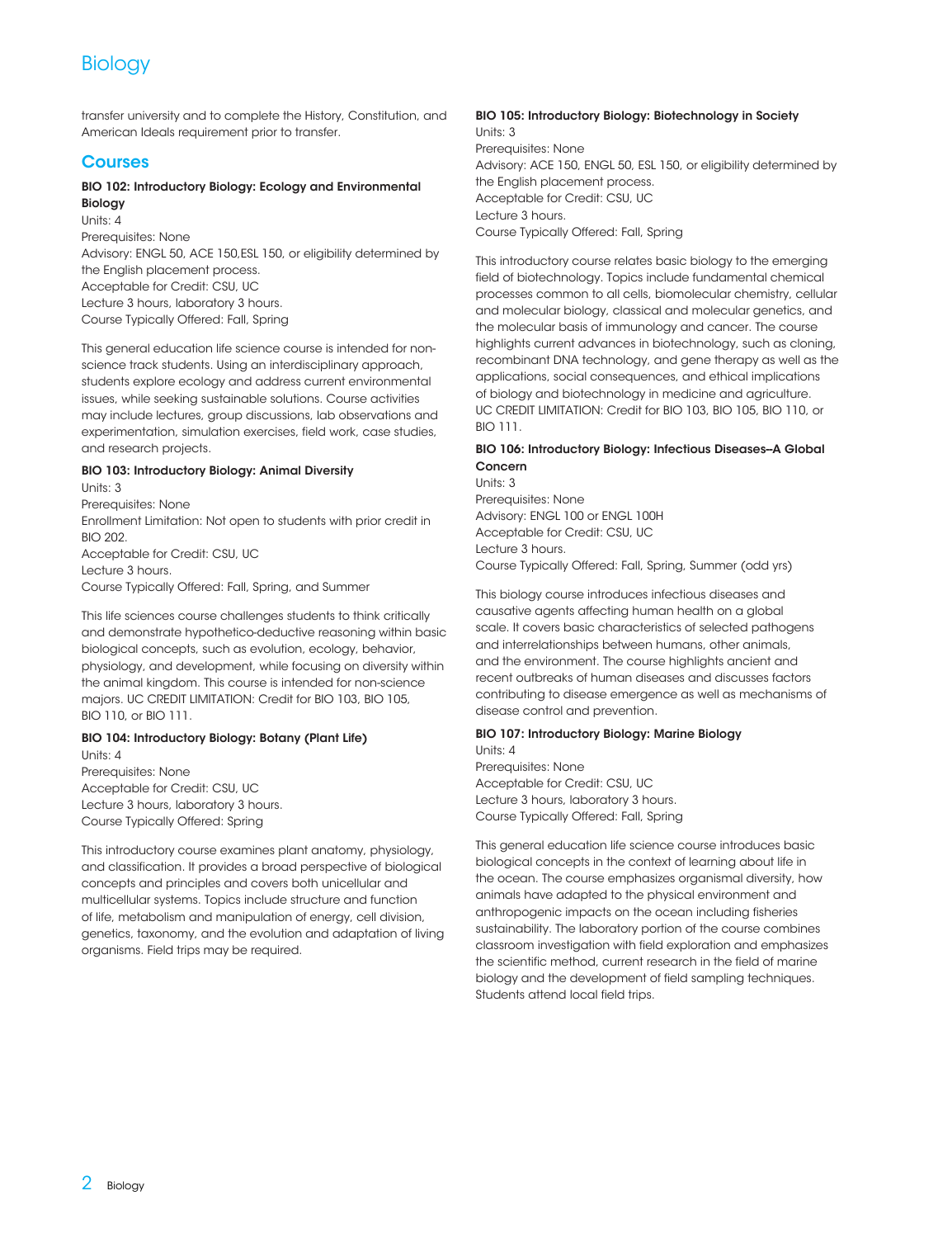

#### BIO 108: Introductory Biology: Ecology of the Oceans Units: 3

Prerequisites: None Acceptable for Credit: CSU, UC Lecture 3 hours. Course Typically Offered: Fall, Spring

This introductory general education life science course examines the ocean from an ecological perspective. Topics include patterns observed in the marine realm, interactions between organisms and their environment, the flow of energy through food webs, the structure of marine communities, and issues related to marine environmental sustainability and human impacts on ocean ecosystems.

#### BIO 109: Introductory Biology: The Fundamentals of Life on Earth

Units: 4 Prerequisites: None Enrollment Limitation: Not open to student's with prior credit in [BIO 202](/search/?P=BIO%20202). Acceptable for Credit: CSU, UC Lecture 3 hours, laboratory 3 hours.

Course Typically Offered: Fall, Spring

This is a general course on the study of life and living systems for non-science track students. It introduces the fundamentals of biological mechanism and structure while surveying the dominant forms of life on Earth: animals, plants, and microbes.

#### BIO 110: Introductory Biology: Preparation for Pre-Health Professions (Lecture/Lab)

Units: 4

Prerequisites: [ACE 150,](/search/?P=ACE%20150) [ENGL 50,](/search/?P=ENGL%2050) or [ESL 150](/search/?P=ESL%20150); [MATH 28](/search/?P=MATH%2028) or [MATH 30;](/search/?P=MATH%2030) or eligibility determined by the English or math placement process.

Enrollment Limitation: Not open to students with prior credit in [BIO 111](/search/?P=BIO%20111) and [BIO 111L](/search/?P=BIO%20111L).

Acceptable for Credit: CSU, UC

Lecture 3 hours, laboratory 3 hours.

Course Typically Offered: Fall, Spring, and Summer

This entry-level course provides a broad perspective of biological concepts and principles with an emphasis on human health. Topics include the process of scientific inquiry, the biochemistry of biomolecules, metabolism and manipulation of energy by plants and animals, cell division, classical and molecular genetics, development, and the evolution and adaptation of living organisms. The laboratory component of this course provides direct participation in experiments, demonstrations, and discussions related to fundamental concepts in biology. This course is designed for pre-health profession students. UC CREDIT LIMITATION: Credit for [BIO 103,](/search/?P=BIO%20103) [BIO 105](/search/?P=BIO%20105), [BIO 110](/search/?P=BIO%20110), or [BIO 111](/search/?P=BIO%20111).

#### BIO 111: Introductory Biology: Preparation for Pre-Health Professions (Lecture) Units: 3

Prerequisites: [ACE 150,](/search/?P=ACE%20150) [ENGL 50,](/search/?P=ENGL%2050) or [ESL 150](/search/?P=ESL%20150); [MATH 28](/search/?P=MATH%2028) or [MATH 30;](/search/?P=MATH%2030) or eligibility determined by the English or math placement process. Advisory: [BIO 111L.](/search/?P=BIO%20111L) Enrollment Limitation: Not open to students with prior credit in [BIO 110](/search/?P=BIO%20110). Acceptable for Credit: CSU, UC Lecture 3 hours. Course Typically Offered: Fall, Spring, and Summer

This entry-level course provides a broad perspective of biological concepts and principles with an emphasis on human health. Topics include the process of scientific inquiry, the biochemistry of biomolecules, metabolism and manipulation of energy by plants and animals, cell division, classical and molecular genetics, development, and the evolution and adaptation of living organisms. This course is designed for prehealth profession students. UC CREDIT LIMITATION: Credit for [BIO 103](/search/?P=BIO%20103), [BIO 105](/search/?P=BIO%20105), [BIO 110](/search/?P=BIO%20110), or [BIO 111](/search/?P=BIO%20111).

#### BIO 111L: Introductory Biology: Preparation for Pre-Health Professions (Lab)

Units: 1

Prerequisites: [BIO 111,](/search/?P=BIO%20111) and [MATH 28](/search/?P=MATH%2028) or [MATH 30](/search/?P=MATH%2030), or eligibility determined by the math placement process. Enrollment Limitation: Concurrent enrollment in [BIO 111](/search/?P=BIO%20111) if prerequisite not met. Not open to students with prior credit in [BIO 110](/search/?P=BIO%20110). Acceptable for Credit: CSU, UC

Laboratory 3 hours.

Course Typically Offered: Fall, Spring, and Summer

This laboratory accompaniment to [BIO 111](/search/?P=BIO%20111) provides direct participation in experiments, demonstrations, and discussions related to fundamental concepts in biology. This course further develops the student's understanding of topics introduced in the lecture.

#### BIO 190: Survey of Human Musculoskeletal System Units: 1

Prerequisites: None

Enrollment Limitation: Not open to students with prior credit in [BIO 210](/search/?P=BIO%20210) or [BIO 210H](/search/?P=BIO%20210H). Acceptable for Credit: CSU

Lecture 1 hour.

Course Typically Offered: Fall, Spring, and Summer

This course examines the anatomy and physiology of the human musculoskeletal system. Upon successful completion, students will be able to demonstrate locations, actions, and roles of skeletal muscles and their associated skeletal attachments. Students study the gross and microscopic anatomy of bones, skeletal muscles, and joints in the human body in health and in disease states through work with human skeletons and models. This course is designed for students enrolled in selected occupational health programs.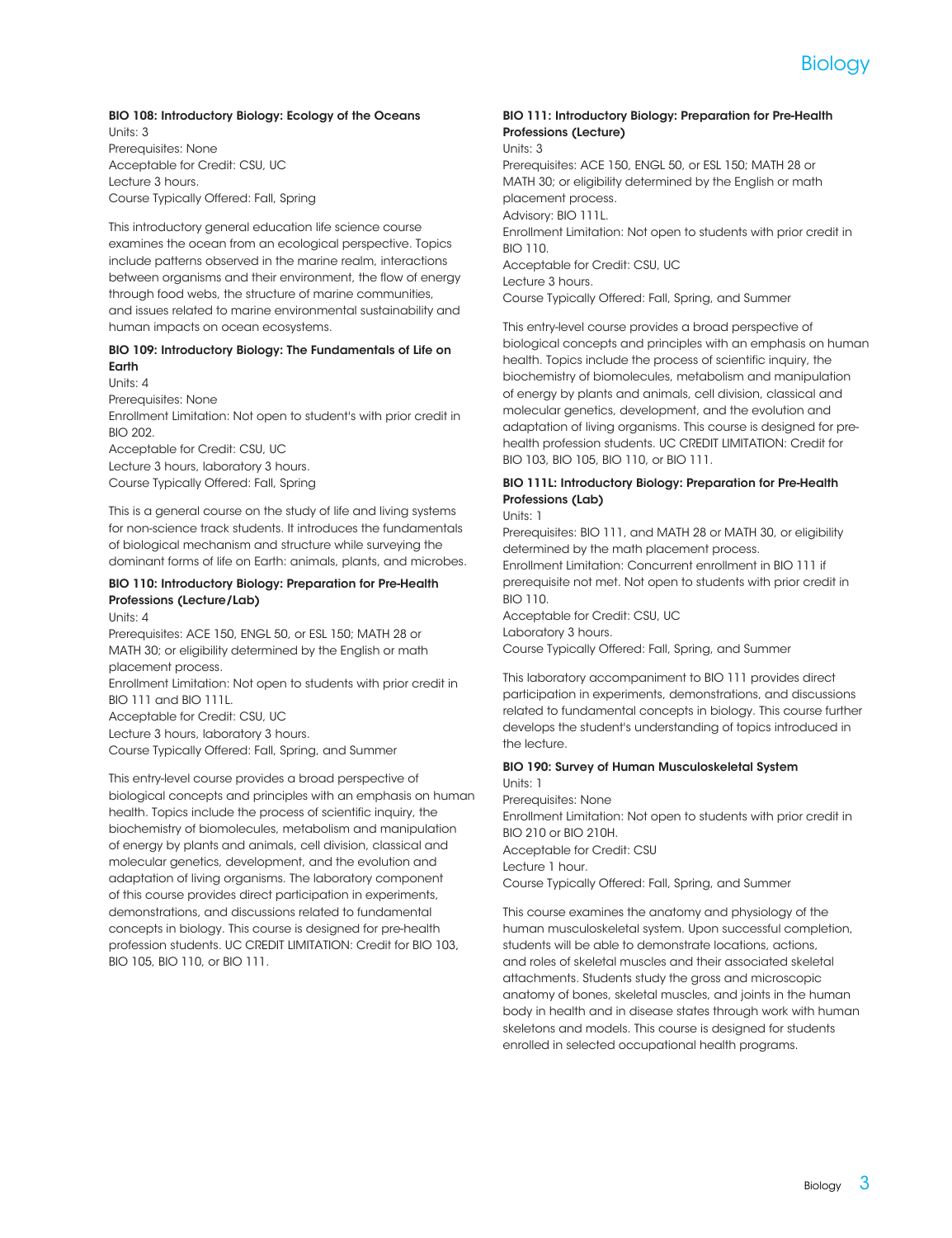## **Biology**

#### BIO 202: Foundations of Biology: Evolution, Biodiversity, and Organismal Biology

Units: 4

Prerequisites: [MATH 64,](/search/?P=MATH%2064) [MATH 64S](/search/?P=MATH%2064S), or eligibility determined by the math placement process.

Advisory: [BIO 102](/search/?P=BIO%20102) or any college-level biology course with an organismal or populational focus (e.g., [BIO 103,](/search/?P=BIO%20103) [BIO 104,](/search/?P=BIO%20104) [BIO 106](/search/?P=BIO%20106), [BIO 107](/search/?P=BIO%20107), [BIO 109](/search/?P=BIO%20109), [BIO 110](/search/?P=BIO%20110), [BIO 204](/search/?P=BIO%20204), [BIO 220](/search/?P=BIO%20220), or [BIO 230\)](/search/?P=BIO%20230). Acceptable for Credit: CSU, UC

Lecture 3 hours, laboratory 3 hours.

Course Typically Offered: Fall, Spring

This course surveys the organismal/meta-organismal half of biological disciplines. Topics include the taxonomy and physiology of prokaryotes and basal eukaryotes; the taxonomy, developmental biology, and physiology of plants and animals; and single-species population dynamics and interspecies interactions in communities. The laboratory emphasizes evolutionary process and mechanism, phylogeny reconstruction, comparative anatomy/physiology/survey of plants and animals, and life history evolution. C-ID BIOL 135S (with [BIO 204](/search/?P=BIO%20204)[/BIO 204H](/search/?P=BIO%20204H)) and BIOL-140.

#### BIO 204: Foundations of Biology: Biochemistry, Cell Biology, Genetics, and Molecular Biology

Units: 4

Prerequisites: [CHEM 150](/search/?P=CHEM%20150) or [CHEM 150H](/search/?P=CHEM%20150H).

Enrollment Limitation: Not open to students with prior credit in [BIO 204H.](/search/?P=BIO%20204H)

Acceptable for Credit: CSU, UC Lecture 3 hours, laboratory 3 hours.

Course Typically Offered: Fall, Spring

This course surveys the molecular half of biological disciplines. Topics include biological molecules, metabolic biochemistry, cell biology, molecular biology, and genetics. The laboratory emphasizes modern methods in cell and molecular biology, classical genetics, and experimental design. UC CREDIT LIMITATION: Credit for [BIO 204](/search/?P=BIO%20204) or [BIO 204H.](/search/?P=BIO%20204H) C-ID BIOL-135S (with [BIO 202](/search/?P=BIO%20202)) and BIOL-190.

#### BIO 204H: Foundations of Biology: Biochemistry, Cell Biology, Genetics, and Molecular Biology (Honors)

Units: 4

Prerequisites: [CHEM 150](/search/?P=CHEM%20150) or [CHEM 150H](/search/?P=CHEM%20150H). Enrollment Limitation: Not open to students with prior credit in **[BIO 204](/search/?P=BIO%20204)** 

Acceptable for Credit: CSU, UC Lecture 3 hours, laboratory 3 hours. Course Typically Offered: Fall, Spring

This course surveys the molecular half of biological disciplines. Topics include biological molecules, metabolic biochemistry, cell biology, molecular biology, and genetics. The laboratory emphasizes modern methods in cell and molecular biology, classical genetics, and experimental design. This honors course offers highly motivated students the opportunity to complete, document, and discuss independent scientific research. UC CREDIT LIMITATION: Credit for [BIO 204](/search/?P=BIO%20204) or [BIO 204H](/search/?P=BIO%20204H). C-ID BIOL-135S (with [BIO 202](/search/?P=BIO%20202)) and BIOL-190.

#### BIO 210: Human Anatomy

Units: 4

Prerequisites: [BIO 110,](/search/?P=BIO%20110) [BIO 111,](/search/?P=BIO%20111) or a minimum 3-unit course in biology that presents principles of cellular life in its curriculum. Enrollment Limitation: Not open to students with prior credit in [BIO 210H.](/search/?P=BIO%20210H)

Acceptable for Credit: CSU, UC Lecture 2 hours, laboratory 6 hours. Course Typically Offered: Fall, Spring, and Summer

This course follows a systemic approach by combining microscopic studies of tissues (histology) and organs along with gross/visual anatomical studies of the human body. Students learn dissection techniques by working with preserved mammalian specimens, including human cadavers. Because the course presents applied clinical situations, it is recommended for students majoring in the allied health field, massage therapy, kinesiology, and physical education. UC CREDIT LIMITATION: Credit for [BIO 210](/search/?P=BIO%20210) or [BIO 210H](/search/?P=BIO%20210H). C-ID BIOL-110B.

#### BIO 210H: Human Anatomy (Honors) Units: 4

Prerequisites: [BIO 110,](/search/?P=BIO%20110) [BIO 111,](/search/?P=BIO%20111) or a minimum 3-unit course in biology that presents principles of cellular life in its curriculum. Enrollment Limitation: Not open to students with prior credit in [BIO 210](/search/?P=BIO%20210).

Acceptable for Credit: CSU, UC Lecture 2 hours, laboratory 6 hours. Course Typically Offered: Fall or Spring

This course offers highly motivated students an enriched opportunity to understand normal human anatomy and to explore select pathologies (abnormal anatomy). It targets students looking for a more challenging academic experience that will include some human dissection and advanced reading of published scientific material. This enhanced course blends the systemic approach to the study of human anatomy with select regional dissections. It combines microscopic studies of tissues (histology) and organs with gross/visual anatomical studies of the human body. UC CREDIT LIMITATION: Credit for [BIO 210](/search/?P=BIO%20210) or [BIO 210H](/search/?P=BIO%20210H). C-ID BIOL-110B.

#### BIO 220: Human Physiology

Units: 4

Prerequisites: [BIO 110,](/search/?P=BIO%20110) [BIO 111,](/search/?P=BIO%20111) [BIO 204,](/search/?P=BIO%20204) [BIO 204H,](/search/?P=BIO%20204H) [BIO 210,](/search/?P=BIO%20210) or [BIO 210H.](/search/?P=BIO%20210H)

Advisory: [CHEM 115](/search/?P=CHEM%20115), [CHEM 112](/search/?P=CHEM%20112), or [CHEM 115H](/search/?P=CHEM%20115H). Acceptable for Credit: CSU, UC Lecture 3 hours, laboratory 3 hours. Course Typically Offered: Fall, Spring, and Summer

This course presents the interrelationships of the various organ systems, based upon the molecular and cellular activities of the organs that comprise those systems. It emphasizes the integration of body systems for maintaining homeostasis through regulated metabolism and coordinated flow of information. This course is designed for students majoring in pre-medicine, pre-nursing, allied health fields, and physical education. C-ID BIOL-120B.